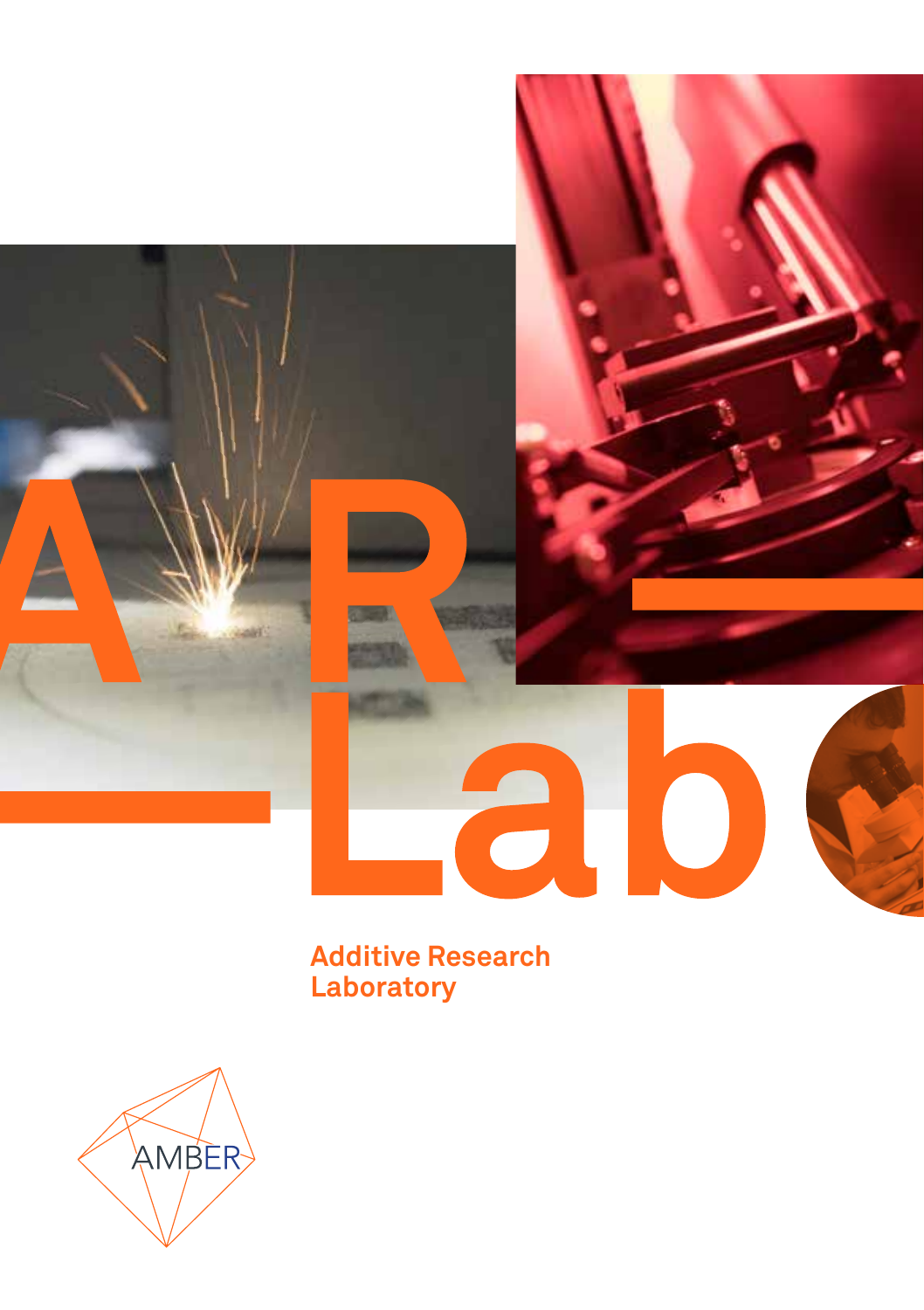## **Additive Research Laboratory**

**The AR-Lab will be a pivotal component of AMBER's research focussed on the fundamental material science challenges associated with 3D printing. We have invested in a purpose built suite of 3D printing technology which spans the full spectrum of materials from ceramics and metals to polymers and biomaterials. This investment will play a leading role in the emerging 3D printing national research ecosystem. It will enable AMBER to build on our foundation of research excellence in materials science to become leaders in this emerging technology which is critical to a variety of sectors within Ireland including medical devices, manufacturing technologies and electronic devices.** 

**AMBER is already collaborating with a number of companies in these areas as they seek to exploit these exciting technologies. AMBER's AR-Lab has and will enable new partnerships and collaborations between AMBER and innovation-led SMEs and multinationals. It will also drive new international collaborations in next generation material sets for additive manufacturing with leading universities and research centres.**

**The AR-Lab has been enabled by a €3.3M award from Science Foundation Ireland as part of their Research Infrastructure program and an additional €1M investment from the European Research Council through our world leading investigators.** 

#### **Lithoz Cerafab 7500**

**A ceramic additive manufacturing tool – the first of its type in Ireland, and specifically modified for AMBER to be the highest resolution tool of its type in the world. It is capable of 3D printing a wide range of advanced engineering, and biomedical grade ceramics into highly complex geometries. Historically, technologies available to process ceramics into complex shapes, particularly at small dimension feature sizes, have been limited by material fragility. Applications using this technology include (but are not limited to) bone implants, high temperature/wear/ corrosive environments, space and aerospace and communications technologies.**

#### **Nanoscribe Photonics Professional GT**

**A highly specialized stereolithography tool, capable of 3D printing a range of UV curable polymers from sub-millimetre down to nano-scale dimensions. Feature sizes at these lower dimensions will enable research into applications such as photonics and optics, bioengineering, bio-mimetics, micro-fluidics, interfacial surface interactions and metamaterials.**





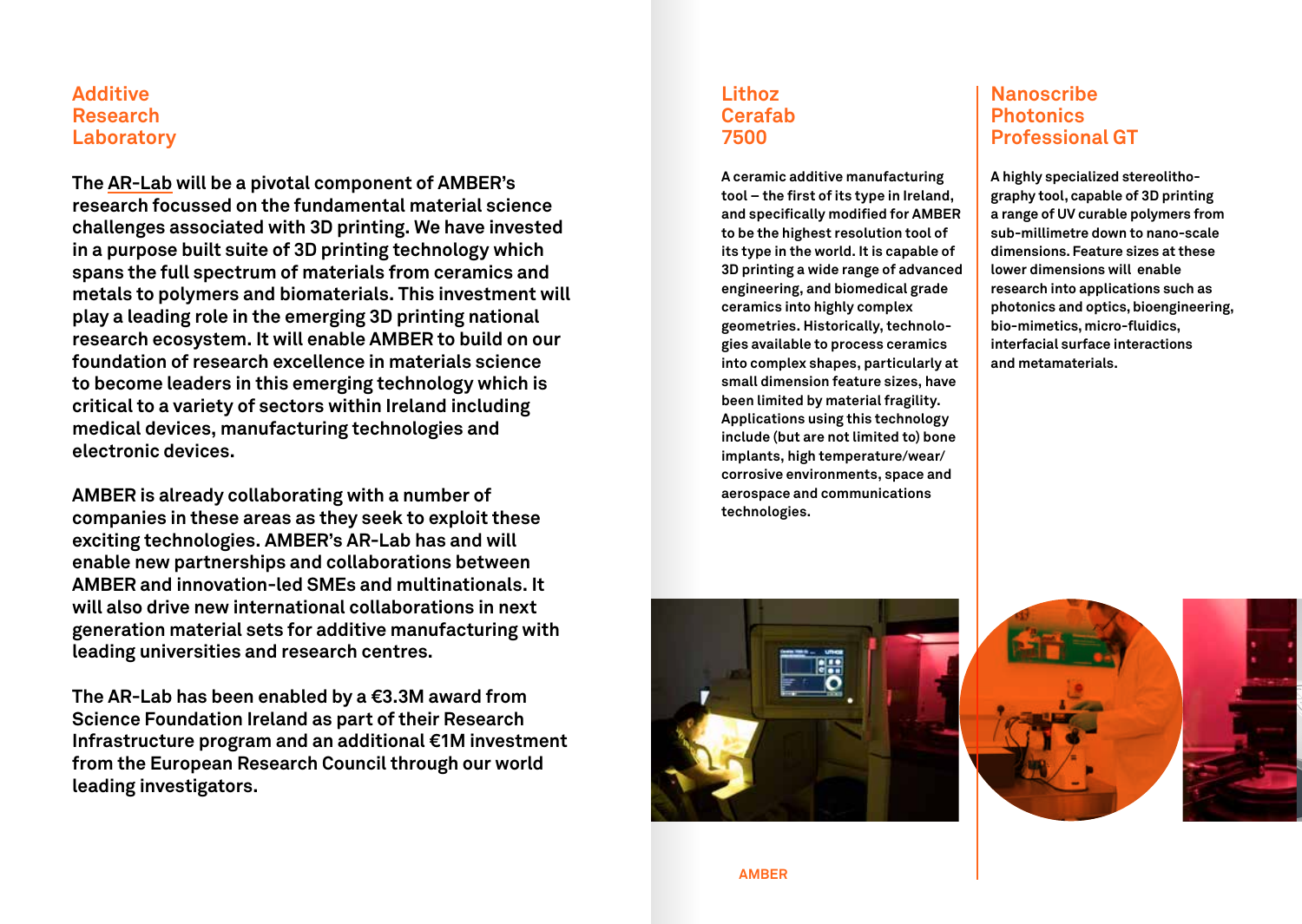#### **Realizer SLM 50**

**The highest resolution conventional metal powder bed selective laser melting (SLM) tool available on the market and the first one of its type in Ireland. It is capable of 3D printing the broadest range of conventional SLM powdered metal alloys, some precious metals, but particularly metals for the design of bone implants. This system has been designed using an unusual laser configuration which enables a high degree of flexibility and control of alloy melt processing – exactly what is required for bio-metal materials science research and delivering personal therapies to patients.**

## **3D Systems ProX DMP200**

**This metal powder bed SLM tool – the first one of its type in Ireland – was originally developed for the processing of dry powdered ceramics. This unusual capability increases the flexibility of the tool for processing very fine and nonregular metal powders (those doped with nanomaterials for example), that may not be 'optimised' for use on other, more conventional, SLM platforms. A knock-on benefit of this is a much wider design-form/shape envelope than many SLM tools, enabling applications in aerospace, energy and bio-engineering where the value proposition involves breaking form-function constraints.**

## **Optomec AerosolJet 300 System**

**This is a printing platform uniquely specified for spatially depositing AMBER's bespoke liquid exfoliated nano-materials, that form the backbone of research for Professor Jonathan Coleman's European Research Council (ERC) Advanced award into nano-ink printed electronics, and Professor Valeria Nicolosi's ERC Consolidator award into 3D printing of nano-materials for next generation energy storage. This piece of equipment is unique in the field world-wide due to its ability to co-print 2 nano-inks simultaneously in continuously varying proportions ("spatial grading").**

# erc

## **MicroDrop Autodrop Gantry**

**A bespoke ink-jet platform again matched for use for the deposition of AMBER's bespoke nano-material inks. This tool is complementary to the AerosolJet platform above, for the same research purposes — but it has the additional capability of being a precision micro-fluidic instrument that enables specific performance figures of merit to be accurately correlated to nano-material devices across both platforms.**

The Optomec and MicroDrop are part of projects that have received funding from the European Research Council (ERC) under the European Union's Horizon 2020 research and innovation programme under grant agreement numbers 681544 and 694101











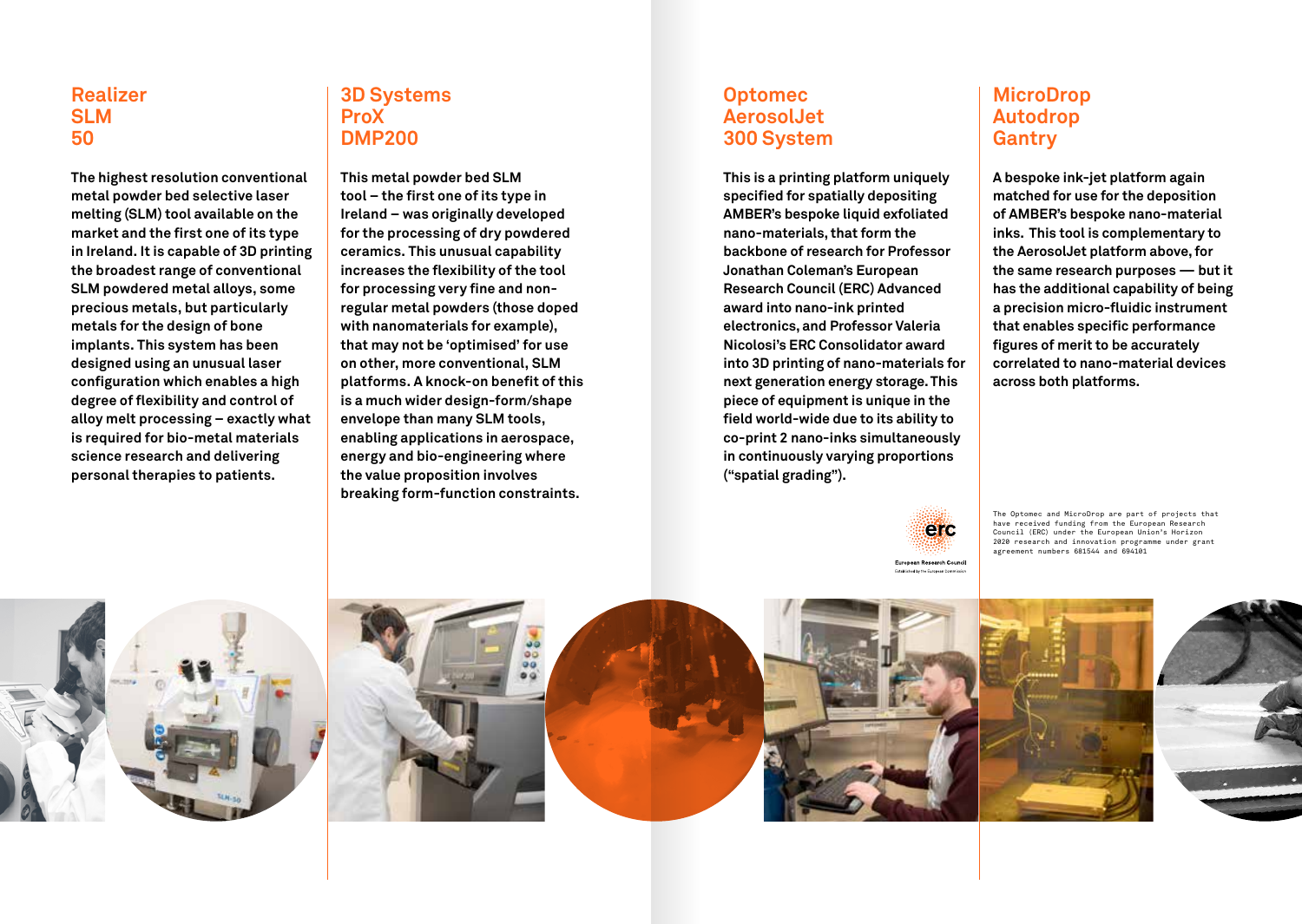## **Support Platforms:**

#### **Nikon XTH225 ST**

**This is an essential non-destructive characterisation platform for evaluating the shape/structure and materials design properties of AM parts fabricated on the above toolsets. Sequential X-ray images are used to image completed AM parts through 360 degrees. From this, advanced graphical rendering and processing software can re-image the part in 3-dimensions – down to 1 micron in minimal resolution. Qualitative and semi-qualitative information on defects, geometry, voids/inclusion, microstructure and dimensional stability can be obtained, which will inform the need for further higher resolution materials characterisation, available in AMBER's adjoining Advanced Microscopy Laboratory.**

#### **Brabender KETSE 20/40 EC**

**A powerful and highly accurate polymer twin-screw compounder -extruder. This is a materialsfeedstock support platform for our polymer fused filament fabrication AM capability, which will produce bespoke polymer filaments to support centre research into nano -composites, hierarchical co-polymers, bio-engineering and filtration applications. This will lead to new classes of printable polymers and so enable a broad use of this technology.**

A number of other bespoke tools are available in our other laboratories and we are happy to provide more detail on these as requested.





**A number of AMBER's Principal Investigators and technology leads are driving research associated with 3D printing including:** 

| <b>Prof Mick Morris</b>      |
|------------------------------|
| <b>Prof Daniel Kelly</b>     |
| <b>Prof Garret O'Donnell</b> |
| <b>Prof Rocco Lupoi</b>      |
| <b>Dr Daniel Trimble</b>     |
| Dr Ramesh Babu               |
| <b>Prof Valeria Nicolosi</b> |
| Prof Jonathan Coleman        |



#### **Contact us TECHNICAL ENQUIRIES:**

**Richard Coull** Lead Engineer +353 (0) 87 965 8355 rcoull@tcd.ie

#### **AMBER AR-Lab**

UNIT 7, Trinity Technology & Enterprise Campus, Grand Canal Quay, Dublin 2, Ireland

#### **INDUSTRY RELATED ENQUIRIES:**

#### **Keith Alden**

Business Development Manager +353 1 896 3485 / 87 364 0382 keith.alden@tcd.ie

#### **AMBER**

CRANN Institute, Trinity College Dublin, Pearse Street, Dublin 2